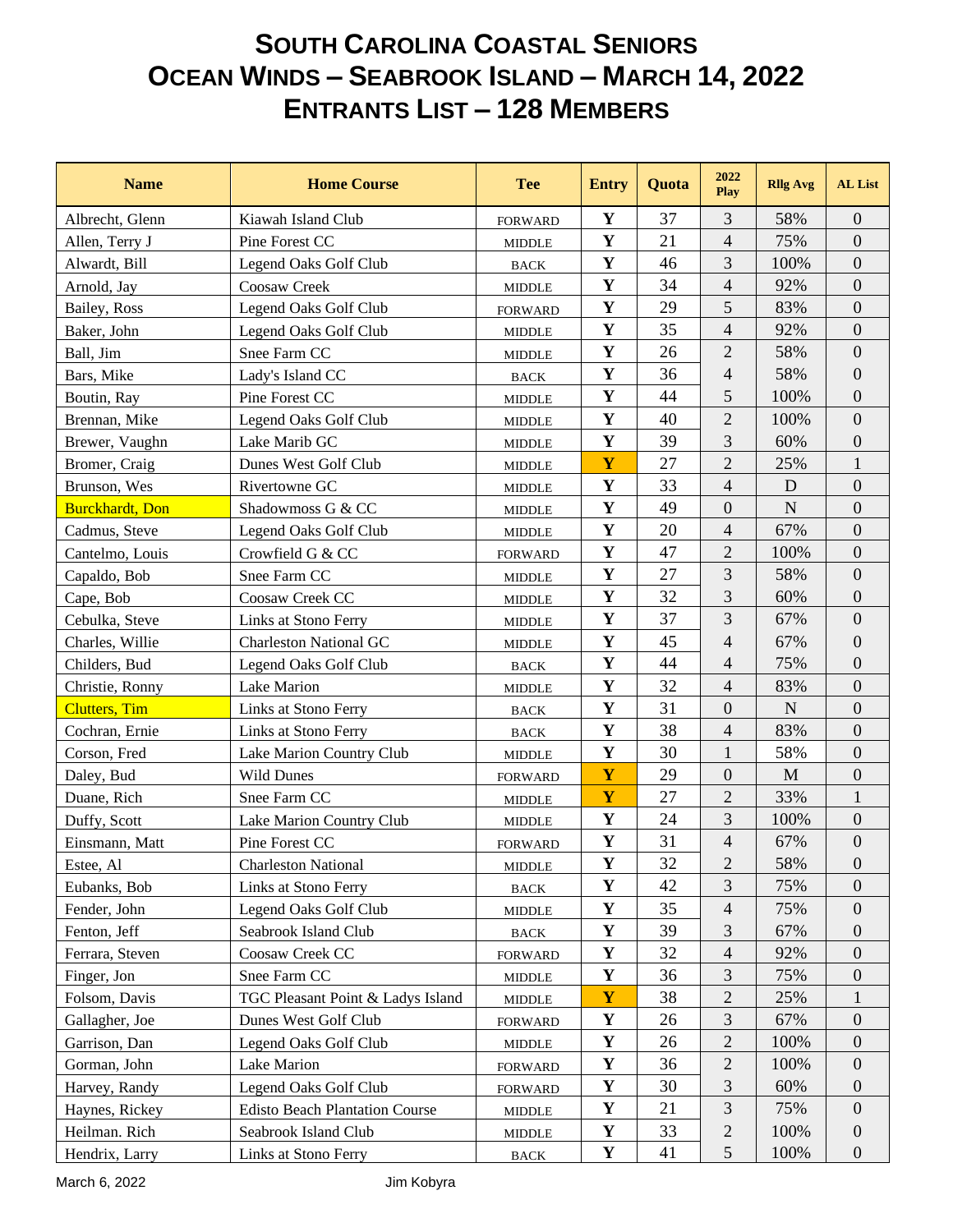## **SOUTH CAROLINA COASTAL SENIORS OCEAN WINDS – SEABROOK ISLAND – MARCH 14, 2022 ENTRANTS LIST – 128 MEMBERS**

| <b>Name</b>        | <b>Home Course</b>            | <b>Tee</b>                      | <b>Entry</b> | Quota | 2022<br>Play     | <b>Rllg Avg</b> | <b>AL</b> List   |
|--------------------|-------------------------------|---------------------------------|--------------|-------|------------------|-----------------|------------------|
| Hinkebein, Rick    | Seabrook Island Club          | <b>MIDDLE</b>                   | $\mathbf Y$  | 40    | 1                | 100%            | $\boldsymbol{0}$ |
| Hirschmann, Harold | <b>Wild Dunes</b>             | <b>MIDDLE</b>                   | $\mathbf Y$  | 26    | 3                | 83%             | $\boldsymbol{0}$ |
| Hoke, Harold       | Daniel Island CC              | <b>MIDDLE</b>                   | $\mathbf Y$  | 37    | $\overline{2}$   | 33%             | $\mathbf{1}$     |
| Huff, Reid         | Links at Stono Ferry          | <b>MIDDLE</b>                   | $\mathbf Y$  | 31    | $\overline{4}$   | 92%             | $\overline{0}$   |
| Hunt, Tom          | Legend Oaks Golf Club         | <b>MIDDLE</b>                   | $\mathbf Y$  | 36    | $\overline{4}$   | 90%             | $\boldsymbol{0}$ |
| Hutto, Babe        | Links at Stono Ferry          | <b>FORWARD</b>                  | $\mathbf Y$  | 19    | 3                | 67%             | $\boldsymbol{0}$ |
| Hutto, Jimmy       | <b>Charleston National</b>    | <b>MIDDLE</b>                   | $\mathbf Y$  | 31    | $\overline{4}$   | 92%             | $\boldsymbol{0}$ |
| Hyde, Fred         | Dunes West Golf Club          | <b>BACK</b>                     | $\mathbf Y$  | 41    | 3                | 75%             | $\boldsymbol{0}$ |
| Hyland, John       | Snee Farm CC                  | <b>MIDDLE</b>                   | Y            | 29    | $\mathbf{1}$     | 8%              | $\mathbf{1}$     |
| Igras, Bill        | Dunes West Golf Club          | <b>MIDDLE</b>                   | $\mathbf Y$  | 31    | 3                | 67%             | $\boldsymbol{0}$ |
| Jansson, Gunnar    | <b>Charleston National GC</b> | <b>BACK</b>                     | $\mathbf Y$  | 37    | 3                | 58%             | $\boldsymbol{0}$ |
| Johnson, Jeff      | <b>Charleston National GC</b> | <b>MIDDLE</b>                   | $\mathbf Y$  | 28    | $\overline{4}$   | 80%             | $\boldsymbol{0}$ |
| Jones, Steve       | Snee Farm CC                  | <b>MIDDLE</b>                   | $\mathbf Y$  | 34    | 3                | 67%             | $\boldsymbol{0}$ |
| Kaiser, Ken        | Lake Marion                   | <b>FORWARD</b>                  | $\mathbf Y$  | 18    | 5                | 100%            | $\boldsymbol{0}$ |
| Karlberg, Gregg    | Coosaw Creek CC               | <b>MIDDLE</b>                   | Y            | 43    | $\overline{2}$   | 25%             | $\mathbf{1}$     |
| Kaufman, Avi       | Legend Oaks Golf Club         | <b>FORWARD</b>                  | $\mathbf Y$  | 13    | 1                | 100%            | $\boldsymbol{0}$ |
| Kerrigan, Chris    | Snee Farm CC                  | <b>MIDDLE</b>                   | $\mathbf Y$  | 30    | $\overline{4}$   | 75%             | $\overline{0}$   |
| Kobes, Pete        | Snee Farm CC                  | <b>MIDDLE</b>                   | $\mathbf Y$  | 19    | $\mathfrak{Z}$   | 83%             | $\boldsymbol{0}$ |
| Kobyra, Jim        | Links at Stono Ferry          | <b>MIDDLE</b>                   | $\mathbf Y$  | 34    | 5                | 100%            | $\boldsymbol{0}$ |
| Komurek, Chuck     | Berkeley CC                   | <b>MIDDLE</b>                   | $\mathbf Y$  | 30    | 3                | 75%             | $\boldsymbol{0}$ |
| Lam, Don           | <b>Charleston National</b>    | <b>MIDDLE</b>                   | $\mathbf Y$  | 30    | $\boldsymbol{0}$ | $\mathbf N$     | $\boldsymbol{0}$ |
| Lewis, Kevin       | Kiawah Island                 | <b>MIDDLE</b>                   | $\mathbf Y$  | 38    | $\overline{2}$   | 63%             | $\boldsymbol{0}$ |
| Loadholt, Ernie    | Old Penny Branch CC           | <b>MIDDLE</b>                   | $\mathbf Y$  | 19    | 5                | 100%            | $\boldsymbol{0}$ |
| Mattison, Mark     | Coosaw Creek                  | <b>MIDDLE</b>                   | $\mathbf Y$  | 33    | 3                | 83%             | $\boldsymbol{0}$ |
| McCaskill, Travis  | Patriots Point Golf Club      | <b>FORWARD</b>                  | $\mathbf Y$  | 30    | 3                | 50%             | $\boldsymbol{0}$ |
| McGrain, Kevin     | Rivertowne CC                 | <b>BACK</b>                     | $\mathbf Y$  | 47    | $\mathfrak{Z}$   | 100%            | $\boldsymbol{0}$ |
| McGurk, Brian      | Wrenwoods Golf Club           | <b>BACK</b>                     | $\mathbf Y$  | 38    | $\overline{2}$   | 75%             | $\boldsymbol{0}$ |
| McKay, Sonny       | <b>Charleston National GC</b> | <b>BACK</b>                     | $\mathbf Y$  | 45    | $\overline{2}$   | 100%            | $\boldsymbol{0}$ |
| McMahon, Jerry     | Seabrook Island Club          | <b>MIDDLE</b>                   | $\mathbf Y$  | 25    | $\overline{4}$   | 50%             | $\boldsymbol{0}$ |
| McMurray, Gene     | Dunes West Golf Club          | <b>BACK</b>                     | $\mathbf Y$  | 32    | $\mathbf{0}$     | $\mathbf N$     | $\boldsymbol{0}$ |
| McNamee, Tom       | Links at Stono Ferry          | BACK                            | $\mathbf Y$  | 38    | $\mathbf{2}$     | 67%             | $\boldsymbol{0}$ |
| Melton, Kevin      | Links at Stono Ferry          | <b>BACK</b>                     | $\mathbf Y$  | 39    | 3                | 83%             | 0                |
| Mitchell, Pete     | Snee Farm CC                  | $_{\mbox{\footnotesize{BACK}}}$ | $\mathbf Y$  | 39    | 1                | 8%              | 1                |
| Murphy, Jim        | May River GC                  | <b>MIDDLE</b>                   | Y            | 36    | $\overline{c}$   | 17%             | 1                |
| Murphy, Rich       | Rivertowne CC                 | <b>MIDDLE</b>                   | $\mathbf Y$  | 28    | $\overline{4}$   | 67%             | $\boldsymbol{0}$ |
| Nelson, Randy      | Coosaw Creek CC               | <b>BACK</b>                     | $\mathbf Y$  | 32    | $\overline{4}$   | 92%             | $\boldsymbol{0}$ |
| Nichols, Bill      | Legend Oaks Golf Club         | $_{\mbox{\footnotesize{BACK}}}$ | Y            | 44    | $\overline{4}$   | 83%             | $\overline{0}$   |
| Nichols, PJ        | Seabrook Island Club          | <b>MIDDLE</b>                   | $\mathbf Y$  | 36    | $\overline{4}$   | 75%             | $\overline{0}$   |
| Oster, Ken         | Seabrook Island Club          | <b>MIDDLE</b>                   | $\mathbf Y$  | 35    | $\sqrt{2}$       | 67%             | $\overline{0}$   |
| Parades, Mike      | Links at Stono Ferry          | <b>MIDDLE</b>                   | $\mathbf Y$  | 34    | 5                | 100%            | $\boldsymbol{0}$ |
| Parker, Jim        | Crowfield G & CC              | <b>MIDDLE</b>                   | $\mathbf Y$  | 39    | $\mathbf{1}$     | 100%            | $\boldsymbol{0}$ |
| Peterson, Duane    | Legend Oaks Golf Club         | <b>MIDDLE</b>                   | Y            | 35    | 5                | 75%             | $\overline{0}$   |
| Peterson, John     | Shadowmoss G & CC             | <b>MIDDLE</b>                   | $\mathbf Y$  | 24    | 3                | 83%             | $\overline{0}$   |
| Powell, Glenn      | Legend Oaks Golf Club         | $_{\mbox{\footnotesize{BACK}}}$ | Y            | 49    | $\sqrt{2}$       | 100%            | $\boldsymbol{0}$ |